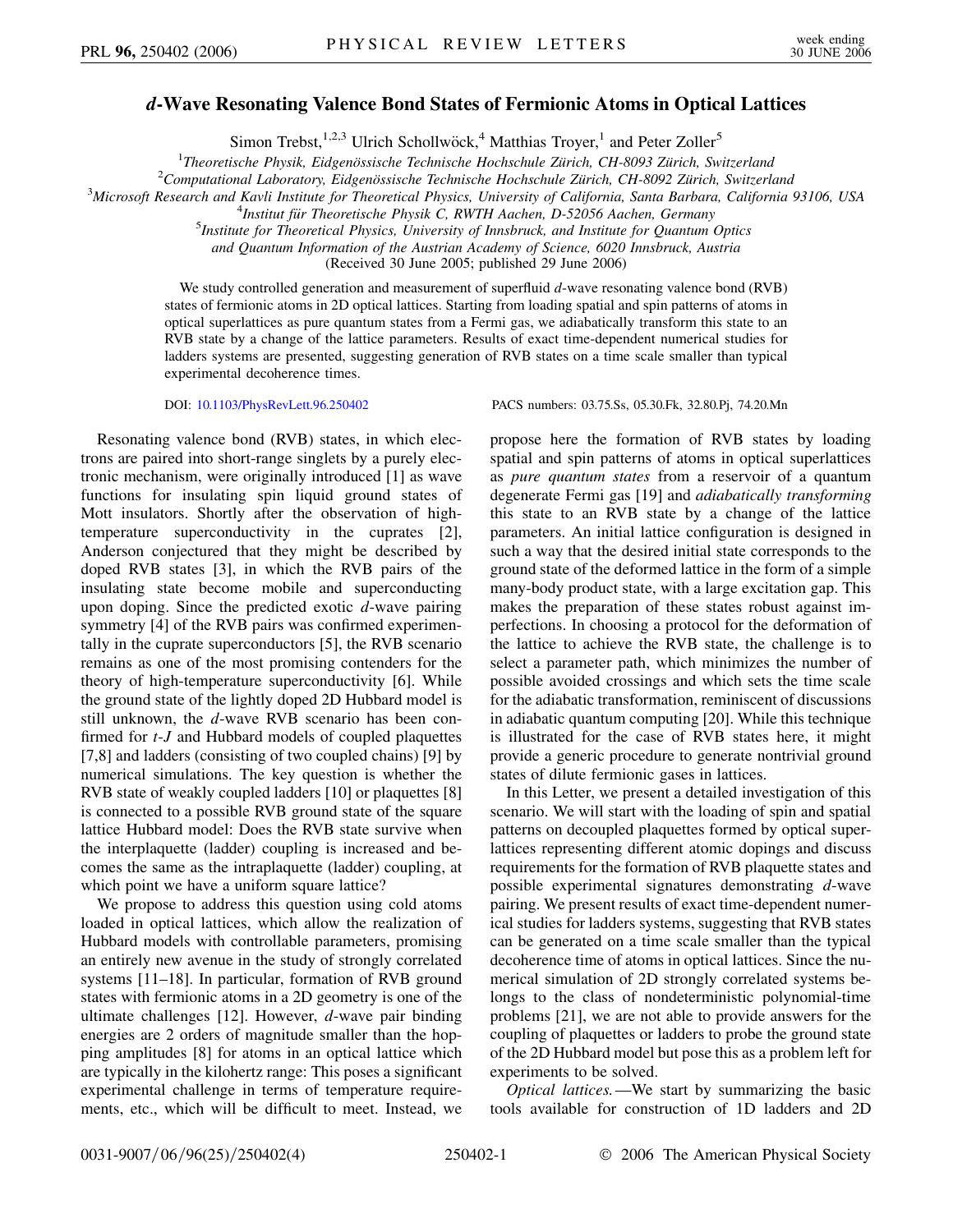square lattices with optical potentials [11–15]. Counterpropagating laser beams along the  $x_i$  ( $i = 1, 2, 3$ ) directions realize a periodic optical potential  $V_0(\vec{x}) =$  $\sum_i V_{0i} \sin(kx_i)^2$ , with wave vector  $k = 2\pi/\lambda$ , optical wave length  $\lambda$ , and lattice depths  $V_{0i}$  controlled by the laser intensities and atomic alternating current polarizabilities. These potentials are additive, provided the lasers generating the lattice have slightly different optical frequencies, which are easily generated as sidebands from the original laser beam, so that the interference terms average out. Furthermore, interference of two lasers with angles  $\pm \theta$  between their propagation directions give rise to potentials of the form  $V_{1i}$  sin( $k'x_i + \Phi$ )<sup>2</sup>, with effective wave vector  $k' = k \cos \theta$  and displaced by a phase  $\Phi$ . This allows us to construct, in particular, potentials  $V_1(\vec{x}) =$  $\sum_i V_{1i} \sin(kx_i/2)^2$ . Adding these various potentials gives rise to superlattice structures. We can also add potentials in the form of linear ramps  $V_2(\vec{x}) = \sum_i V_{2i}x_i$  by sitting in the wing of a focused laser beam, as in far-off resonance laser traps. Figure 1 illustrates lattice configurations which can be generated in this way by varying the intensity parameters  $V_{0,1,2i}$ .

The dynamics of cold atoms confined to these optical potentials is described by a Hubbard model [11–15]

$$
H = -\sum_{\langle i,j\rangle,\sigma} t_{ij} (c_{i\sigma}^{\dagger} c_{j\sigma} + \text{H.c.}) + U \sum_{i} n_{i\uparrow} n_{i\downarrow} + \sum_{i,\sigma} \mu_i n_{i\sigma},
$$

where the  $c_{i,\sigma}$  are fermionic annihilation operators with spin  $\sigma$  and  $n_{i,\sigma} = c_{i,\sigma}^{\dagger} c_{i,\sigma}$  is the particle number on site *i*. The  $t_{ij}$  are spatially dependent hopping matrix elements connecting neighboring sites *i* and *j*, and the  $\mu_i$  are site offsets, as determined by the superlattice structure (see Fig. 1). The collisional repulsion *U* between the atoms can be controlled by Feshbach resonances [19,22]. In writing the Hubbard model, we have assumed that the optical potentials are spin-independent, which is the usual case of alkali atoms in their ground state [11].

*Plaquette RVB states.*—The motion of the atoms can be confined to a 2D lattice by a strong transverse optical potential  $V_{0z}$ . Employing superlattices, we can generate double well potentials corresponding to decoupled plaquettes. Our first goal will be to study atomic dynamics on these uncoupled plaquettes and, in particular, the generation of RVB (ground) states. The strategy is to



FIG. 1 (color online). Optical potentials generated by two counterpropagating laser beams with wave vector  $k = 2\pi/\lambda$ . (a)  $V = V_0 \sin(kx)^2$ ; (b)  $V = V_0 \sin(kx)^2 + V_1 \sin(kx/2)^2$ ; (c)  $V =$  $V_0 \sin(kx)^2 + V_1 \sin(kx/2)^2 + V_2x$ ; (d)  $V = V_0 \sin(kx)^2 + V_2x$ .

(i) deform the optical lattice on each plaquette so that the corresponding ground state has a *simple product form*  $|\psi\rangle = \prod_{i\sigma} c_{i\sigma}^{\dagger} |0\rangle$  and (ii) adiabatically transform the lattice into an unperturbed plaquette, so that the final ground state is the desired RVB state. To prepare such a pure initial state, we load atoms from a reservoir of a quantum degenerate Fermi gas via a coherent or dissipative Raman process into the optical lattice [23]. By choosing an appropriate pattern of site offsets in the lattice, we ensure only atoms are transferred which match the energy conservation condition. As shown in Ref. [23], this allows us to *filter out* from an initial finite entropy ensemble a pure spin and spatial pattern of atoms.

We consider the preparation of one plaquette with four atoms (half-filling) and one plaquette with two atoms. The initial optical lattice for these two cases is described in Fig. 2(a), which amounts in the limit  $t_{\perp} \ll \mu_{\perp}$  to a preparation of the states with four (two) atoms in a product state

$$
|4\rangle^{(0)} = c_{1\uparrow}^{\dagger} c_{1\downarrow}^{\dagger} c_{4\uparrow}^{\dagger} c_{4\downarrow}^{\dagger} |0\rangle, \qquad |2\rangle^{(0)} = c_{1\uparrow}^{\dagger} c_{1\downarrow}^{\dagger} |0\rangle, \qquad (1)
$$

where the indices 1 and 3 denote the wells along the *x* direction as illustrated in Fig. 2.

An adiabatic protocol that allows one to transform this initial product state to an RVB plaquette state is presented in Fig. 2 using the transformations of optical lattices illustrated in Fig. 1. Full plaquette symmetry is restored by coupling two wells first along the *x* direction with their fully depleted counterparts along the *y* direction. The initial optical lattice breaks reflection symmetry along the *x* direction, which upon coupling by increasing *t*  $(V_{0x} \rightarrow 0)$  enforces that the state  $|2\rangle^{(0)}$  adiabatically connects only to the dimer state, which is antisymmetric under spin exchange and symmetric under reflection. Eliminating the chemical potential shifts  $\mu$  ( $V_{2x} \rightarrow 0$ ) and  $\mu_{\perp}$  ( $\Phi \rightarrow$ 0), one can adiabatically prepare the ground states of a four-site plaquette state. For four atoms, it is given by

$$
|4\rangle \approx \frac{1}{\sqrt{2}} (s_{1,2}^{\dagger} s_{3,4}^{\dagger} - s_{1,4}^{\dagger} s_{2,3}^{\dagger}) |0\rangle, \tag{2}
$$

where we have written only the dominant terms, omitting states with local double occupancy, and  $s_{i,j}^{\dagger} = (c_{i\uparrow}^{\dagger} c_{j\downarrow}^{\dagger}$  $c_{i\downarrow}^{\dagger}c_{j\uparrow}^{\dagger}$ )/ $\sqrt{2}$  is a singlet state formed on sites *i* and *j*. On



FIG. 2 (color online). Schematic illustration of the adiabatic protocol that generates RVB states on two decoupled plaquettes with four atoms (left) and two atoms (right). The protocol sequence is (1)  $t \rightarrow 1$ ; (2)  $\mu \rightarrow 0$ ; (3)  $\mu_{\perp} \rightarrow 0$ . Optical potentials are sketched for the *x* and *y* directions, and the large (intermediate, small) circles indicate two (one, zero) atoms on a site.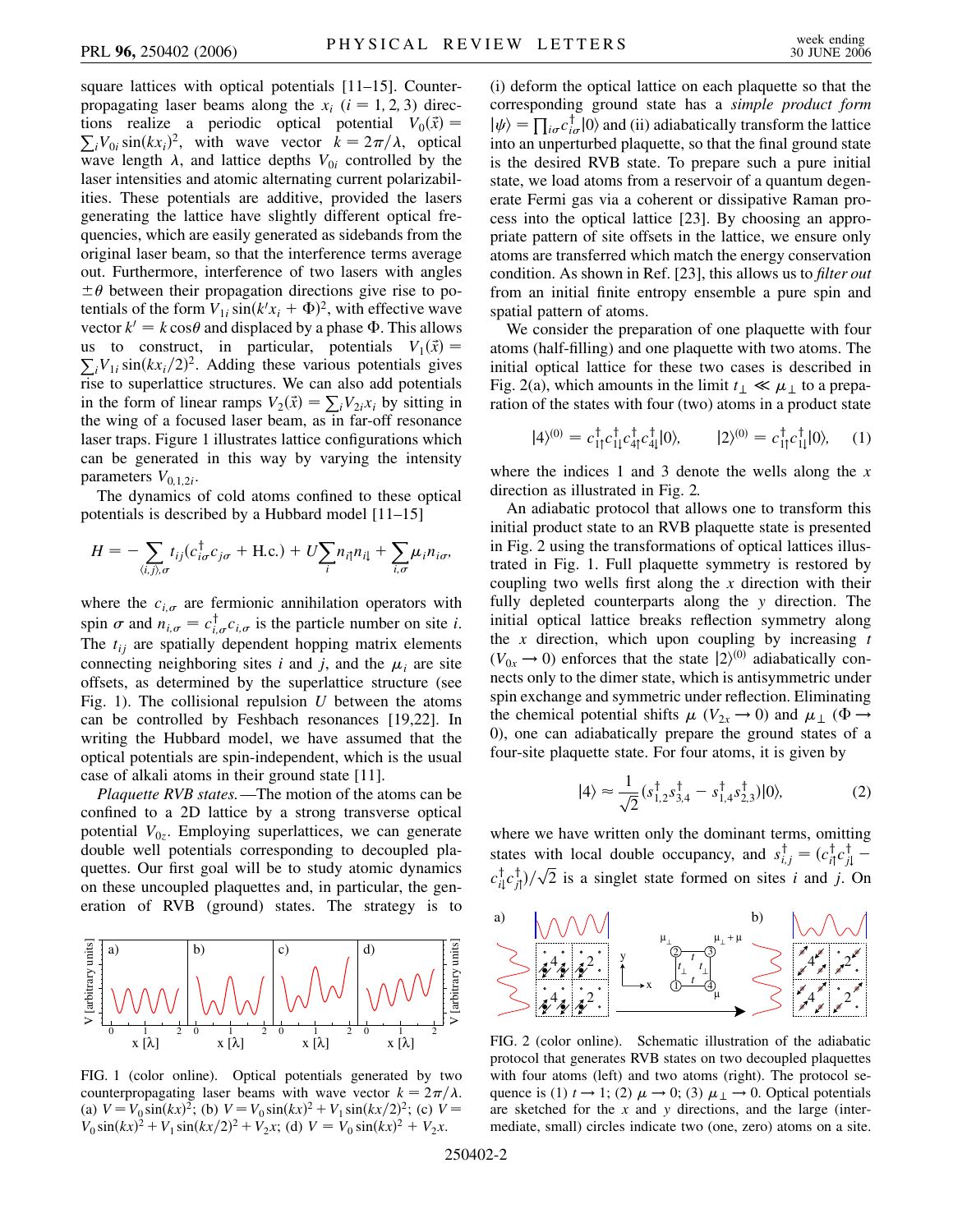the other plaquette, the two atoms form a state

$$
|2\rangle \approx \left[\frac{1}{\sqrt{8}}(s_{1,2}^{\dagger} + s_{3,4}^{\dagger} + s_{1,4}^{\dagger} + s_{2,3}^{\dagger}) + \frac{1}{2}(s_{1,3}^{\dagger} + s_{2,4}^{\dagger})\right]|0\rangle.
$$

While the state  $|2\rangle$  has *s*-wave symmetry with respect to the vacuum, it has  $d_{x^2-y^2}$  symmetry with respect to the ground state  $|4\rangle$  at half-filling, as the bosonic *d*-wave hole pair operator  $\Delta = (s_{1,2} + s_{3,4} - s_{1,4} - s_{2,3})/2$  has a nonvanishing contribution  $\langle 2|\Delta|4 \rangle \neq 0$ . The state  $|2\rangle$  is therefore referred to as the *d*-wave RVB state (of the hole pair). The whole transformation is protected by a finite gap that sets the time scale for an adiabatic coupling with a fidelity larger than 0.99 to  $T \approx 50/t$ .

*Coupling of plaquettes.*—Coupling and decoupling these two plaquettes can provide a clear experimental signature for the pairing of atoms (or holes) in these RVB states; see Fig. 3. When coupling the plaquettes, the holes move to the center of the eight coupled sites as illustrated in Fig. 3(b). Subsequently decoupling the two plaquettes, the various atomic occupation numbers on the two plaquettes are in direct competition. If a bound state of two atoms (holes) is disfavored by large on-site repulsion [inset in Fig.  $3(a)$ ], the atoms will maximize their respective kinetic energies as the plaquettes are decoupled and the holes separate. After adiabatic decoupling, there are two plaquettes with three atoms each as shown in Fig. 3. If a bound state is favorable, the pair hops to either one of the plaquettes, leaving the system in a final state with an even number of atoms on both plaquettes. Pair binding is found for  $U/t \le 4.5$  with a maximum binding energy of  $E_b/t \approx$ 0.04 for  $U/t \approx 2.5$  (see inset in Fig. 3) [8]. The time scale for the adiabatic decoupling is dominated by the small binding energy scale and found to be  $T \approx 500/t$  or



FIG. 3 (color online). Signature for *d*-wave RVB pairing when decoupling two plaquettes with six atoms for varying on-site repulsion *U/t*. (b) For  $U/t \le 4.5$ , pairs are formed with a small binding energy shown in the inset. In the final state after sufficiently slow decoupling, the hole pair is located on one plaquette, while for large repulsion  $U/t \ge 4.5$  the unpaired holes separate into three atoms on each plaquette (right panel). (a) Projection of the final state onto the subspace with three atoms on each plaquette.

 $T \approx 1/2$  seconds for <sup>40</sup>K atoms, which is well within the decoherence time of these systems [16]. Reversing the adiabatic protocol illustrated in Fig. 2, the plaquette states after decoupling are transformed into single-site states. For pair binding, the system ends up with three doubly occupied sites, while for unbound pairs there will be two doubly occupied sites and two sites with one atom each. Experimentally, the two scenarios can be distinguished by associating the atoms into molecules [15,24] with the number of formed molecules having a ratio of 3/2, respectively.

The detailed adiabatic protocol that couples two plaquettes is illustrated on top in Fig. 4. While the final ground state of two plaquettes with six atoms is symmetric with respect to the exchange of the two plaquettes, coupling two plaquettes prepared in the states  $|4\rangle$  and  $|2\rangle$  will adiabatically connect the initial state  $|4\rangle|2\rangle$  to both (anti)symmetric combinations  $(|4\rangle|2\rangle \pm |2\rangle|4\rangle/\sqrt{2}$ . In order to prevent coupling to the antisymmetric state, we need to explicitly break reflection symmetry along the *x* direction. This can be achieved by ramping the chemical potential as illustrated in Fig. 1(c). If we subsequently increase the hopping between the two plaquettes ( $V_{1x} \rightarrow 0$ ) and finally eliminate the shift in the chemical potential  $(V_{2x} \rightarrow 0)$ , we can adiabatically connect the initial state to the symmetric ground state of two coupled plaquettes. The coupling transformation is protected by a considerable gap as shown in Fig. 4. The gaps for the subsequent decoupling process which keeps full exchange symmetry between the two plaquettes reveal the small pair binding energy in the vicinity of small interplaquette hopping *t* as shown in Fig. 4 for  $U/t = 2.5$  (pair binding) and  $U/t = 6.0$  (no binding). The low-energy dynamics shown in Fig. 4 can



FIG. 4 (color online). Singlet gaps for the path that couples and decouples two plaquettes illustrated by the optical potentials on top. Two plaquettes with four and two atoms are coupled for  $U/t = 2.5$  with a chemical potential gradient  $\mu$  being applied along the *x* direction (first three panels). The decoupling of plaquettes is shown for bound (fourth panel) and unbound pairs (right panels). Dashed (dotted) lines indicate states to which a transition from the ground state is forbidden due to symmetry constraints (particle conservation on the individual plaquettes). The *x* and *y* parities are given by "+" (even) and " $-$ " (odd).